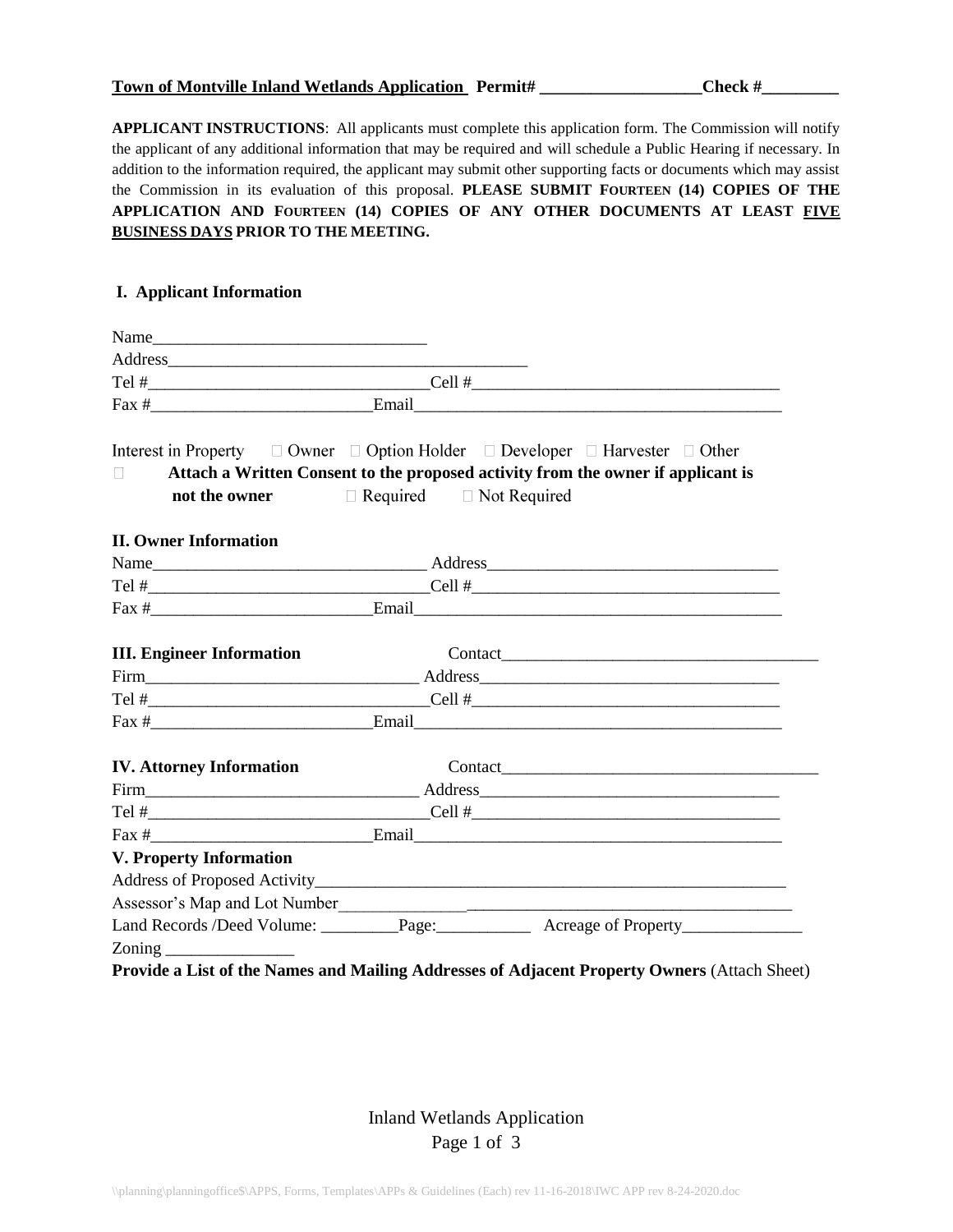## **VI. Wetlands and Watercourse Information**

| Wetland Disturbance Area                                                               |                                                                                   |  |                                                                  |
|----------------------------------------------------------------------------------------|-----------------------------------------------------------------------------------|--|------------------------------------------------------------------|
|                                                                                        | Upland Review Disturbance Area                                                    |  |                                                                  |
|                                                                                        | Have the Wetlands Been Flagged $\Box$ Yes $\Box$ No Year                          |  |                                                                  |
|                                                                                        |                                                                                   |  |                                                                  |
|                                                                                        |                                                                                   |  |                                                                  |
| Creation of New Wetlands<br>Sq ft                                                      |                                                                                   |  |                                                                  |
| <b>VII. Project Description</b>                                                        |                                                                                   |  |                                                                  |
|                                                                                        | $\Box$ Subdivision $\Box$ Review No Regulated Activity $\Box$ Permit Modification |  |                                                                  |
|                                                                                        | $\Box$ Regulated Activity $\Box$ Permitted Use as of Right $\Box$ Permit Renewal  |  |                                                                  |
| <b>Activity will involve (Check all that apply)</b>                                    |                                                                                   |  |                                                                  |
| $\Box$ Alteration                                                                      |                                                                                   |  | $\Box$ Construction $\Box$ Pollution $\Box$ Stormwater Discharge |
| □ Deposition of Material _______________ cubic yards                                   |                                                                                   |  |                                                                  |
| <b>Example 2</b> cubic yards<br>$\Box$ Removal of Material                             |                                                                                   |  |                                                                  |
| See attached checklist of items that are to be included on Plan and supplemental data. |                                                                                   |  |                                                                  |
| A) Attach a Detailed Plan of the Proposal and indicate Plan Title and Date.            |                                                                                   |  |                                                                  |

**B**) Provide Brief Description of the Proposed Project on separate piece of paper. Instructions attached.

**C**) List Titles and dates of all documentation which will be included and submitted with this application and attach to application. Documents should include, but are not limited to; Project Proposal, Soil Scientist Reports, and Drainage Calculations.

\_\_\_\_\_\_\_\_\_\_\_\_\_\_\_\_\_\_\_\_\_\_\_\_\_\_\_\_\_\_\_\_\_\_\_\_\_\_\_\_\_\_\_\_\_\_\_\_\_\_\_\_\_\_\_\_\_\_\_\_\_\_\_\_\_\_\_\_\_\_\_\_\_\_\_\_\_\_\_\_\_\_\_\_\_ \_\_\_\_\_\_\_\_\_\_\_\_\_\_\_\_\_\_\_\_\_\_\_\_\_\_\_\_\_\_\_\_\_\_\_\_\_\_\_\_\_\_\_\_\_\_\_\_\_\_\_\_\_\_\_\_\_\_\_\_\_\_\_\_\_\_\_\_\_\_\_\_\_\_\_\_\_\_\_\_\_\_\_\_\_

#### **VIII. Other Information**

\_\_\_\_\_\_\_\_

1. Does the application involve an activity in a regulated area that is within 500 ft of another municipality?

#### $\neg$ Yes  $\neg$ No

- If YES, then a copy of the application and all material is to be submitted to said Town and a copy of the transmittal form is to be provided to the Commission.
- 2. Is the property located within a Flood Hazard Area?  $\square$  Yes  $\Box$ No

-If YES, then please provide additional material showing the location of the area.

3. Is the regulated activity within a Public Water Supply Aquifer or Watershed?  $\Box$  Yes  $\Box$ No

- If YES, then a copy of the application and all material is to be submitted to the State Department of Health as well as the appropriate Water Company. See attached instructions for the Notification Process for the State Health Department. A copy of the transmittal forms shall be provided to the Commission.

# Inland Wetlands Application Page 2 of 3